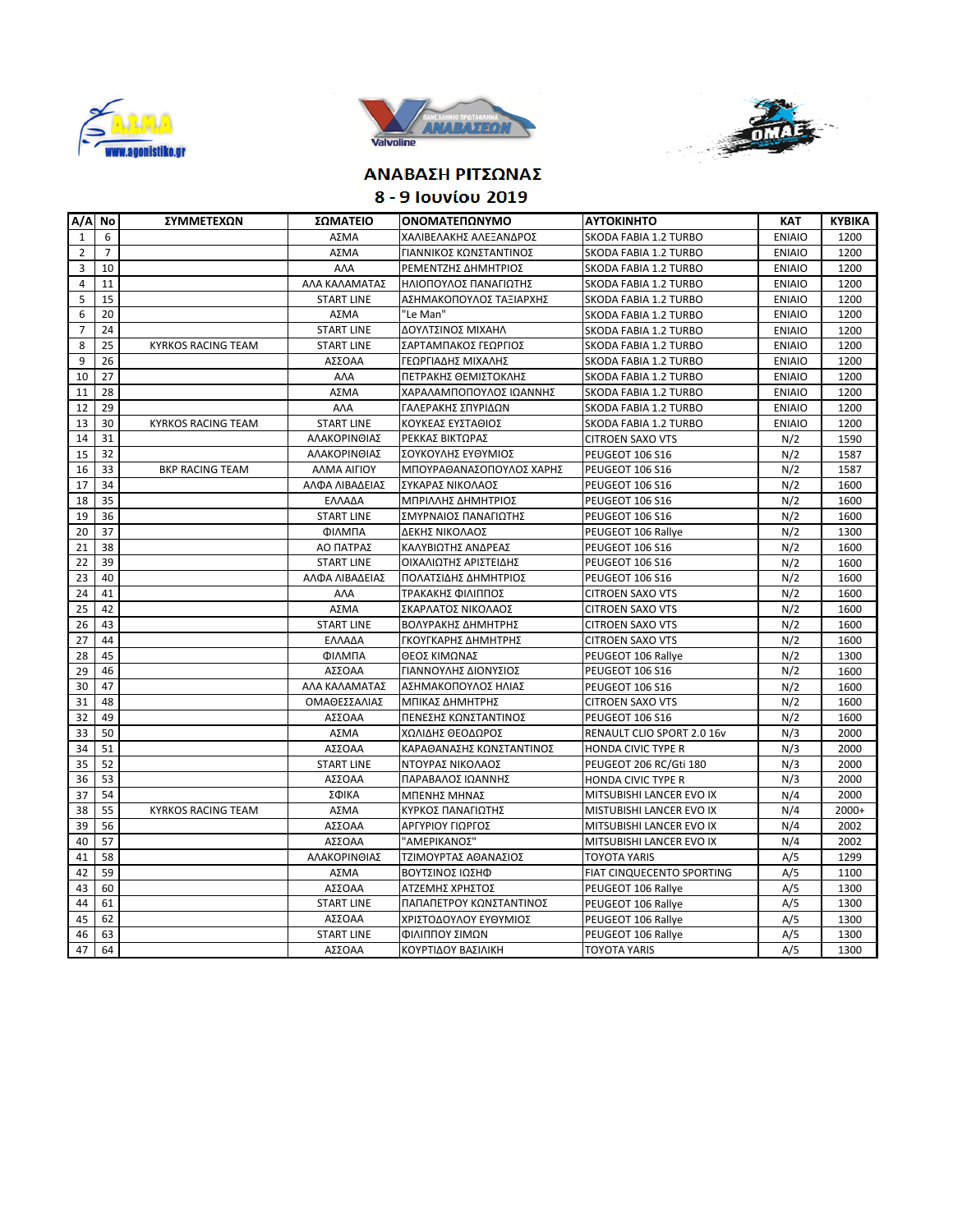| 48       | 65      |                           | ΑΛΑΚΟΡΙΝΘΙΑΣ                        | ΡΕΚΚΑΣ ΒΑΣΙΛΗΣ                         | <b>CITROEN SAXO VTS</b>            | A/6        | 1590 |
|----------|---------|---------------------------|-------------------------------------|----------------------------------------|------------------------------------|------------|------|
| 49       | 66      | <b>BKP RACING TEAM</b>    | <b>ENETA</b>                        | ΠΑΠΑΧΡΗΣΤΟΣ ΚΩΝΣΤΑΝΤΙΝΟΣ               | <b>HONDA CIVIC</b>                 | A/6        | 1600 |
| 50       | 67      |                           | <b>START LINE</b>                   | ΜΗΤΣΑΚΟΣ ΑΛΕΞΗΣ                        | PEUGEOT 106 S16                    | A/6        | 1600 |
| 51       | 68      |                           | ΑΣΜΑ                                | ΣΥΛΛΑΣ ΜΙΧΑΛΗΣ                         | CITROEN C2 GT                      | A/6        | 1600 |
| 52       | 69      |                           | ΟΜΑΘΕΣΣΑΛΙΑΣ                        | ΑΝΑΓΝΟΥ ΒΑΣΙΛΕΙΟΣ                      | <b>CITROEN SAXO VTS</b>            | A/6        | 1600 |
| 53       | 70      |                           | ΑΣΜΑ                                | ΜΠΑΤΖΑΝΟΣ ΒΑΣΙΛΕΙΟΣ                    | <b>CITROEN SAXO VTS</b>            | A/6        | 1600 |
| 54       | 71      |                           | <b>START LINE</b>                   | ΝΑΚΑΚΗΣ ΓΕΩΡΓΙΟΣ                       | <b>CITROEN SAXO VTS</b>            | A/6        | 1600 |
| 55       | 72      |                           | ΑΣΜΑ                                | ΜΥΣΙΡΛΑΚΗΣ ΓΕΩΡΓΙΟΣ                    | PEUGEOT 106 S16                    | A/6        | 1600 |
| 56       | 73      |                           | ΑΣΜΑ                                | ΑΝΑΔΙΩΤΗΣ ΓΕΩΡΓΙΟΣ                     | RENAULT CLIO SPORT 2.0 16v         | A/7        | 2000 |
| 57       | 74      | FORD-VOLVO-SUZUKI LAZANAS | ΑΟΠΑΤΡΑΣ                            | ΛΑΖΑΝΑΣ ΗΛΙΑΣ                          | FORD PUMA S1600 KIT CAR EVO3       | A/7        | 2000 |
| 58       | 75      |                           | <b>START LINE</b>                   | ΝΤΕΚΑΣ ΓΕΩΡΓΙΟΣ                        | <b>CITROEN SAXO VTS</b>            | A/7        | 1600 |
| 59       | 76      |                           | <b><i>AEMAN</i></b>                 | ΧΑΤΟΥΠΗΣ ΣΤΑΥΡΟΣ                       | OPEL CORSA -B 1.6                  | A/7        | 1600 |
| 60       | 77      | <b>KYRKOS RACING TEAM</b> | ΑΣΜΑ                                | ΕΥΘΥΜΙΟΥ ΜΙΧΑΗΛ                        | FORD ESCORT RS COSWORTH            | A/8        | 2000 |
| 61       | 78      |                           | <b>ENETA</b>                        | ΒΕΛΙΟΣ ΔΗΜΗΤΡΙΟΣ                       | SEAT LEON 2.0 TFSi                 | A/8        | 2000 |
| 62       | 79      | <b>KYRKOS RACING TEAM</b> | ΑΛΑ ΚΑΛΑΜΑΤΑΣ                       | ΚΩΝΣΤΑΝΤΑΚΟΠΟΥΛΟΣ ΓΕΩΡΓΙΟΣ             | MITSUBISHI LANCER EVO VIII         | A/8        | 2000 |
| 63       | 80      |                           | AAA                                 | ΝΤΟΦΗΣ ΑΝΔΡΕΑΣ                         | MITSUBISHI LANCER EVO VIII         | A/8        | 2000 |
| 64       | 81      |                           | ΑΣΜΑ                                | ΛΙΩΡΗΣ ΠΑΝΑΓΙΩΤΗΣ                      | FORD ESCORT RS COSWORTH            | A/8        | 2000 |
| 65       | 82      |                           | ΑΛΑ ΚΑΛΑΜΑΤΑΣ                       | ΠΑΠΑΔΟΠΟΥΛΟΣ ΝΙΚΟΛΑΟΣ                  | MITSUBISHI LANCER EVO VIII         | A/8        | 2000 |
| 66       | 83      |                           | <b>START LINE</b>                   | ΣΤΑΜΑΤΙΟΥ ΣΤΑΜΑΤΗΣ                     | SUZUKI SWIFT 1300                  | E/9        | 1300 |
| 67       | 84      |                           | <b>START LINE</b>                   | ΦΑΣΣΑΣ ΑΘΑΝΑΣΙΟΣ                       | PEUGEOT 106 S16                    | E/10       | 1600 |
| 68       | 85      |                           | ΑΛΜΑ ΑΙΓΙΟΥ                         | ΑΠΟΣΤΟΛΟΥ ΑΠΟΣΤΟΛΗΣ                    | <b>PEUGEOT 106 S16</b>             | E/10       | 1600 |
| 69       | 86      |                           | ΑΣΜΑ                                | ΚΑΡΑΓΕΩΡΓΙΟΥ ΑΝΤΩΝΙΟΣ-ΠΑΝ.             | TOYOTA STARLET 1300 KP61           | E/10       | 1300 |
| 70       | 87      |                           | ΕΛΛΑΔΑ                              | ΤΣΙΟΓΚΑΣ ΑΛΕΞΑΝΔΡΟΣ                    | <b>CITROEN AX SPORT 1.6</b>        | E/10       | 1600 |
| 71       | 88      |                           | ΑΣΣΟΑΑ                              | ΚΟΝΤΟΣ ΣΤΑΥΡΟΣ                         | PEUGEOT 106 S16                    | E/10       | 1600 |
| 72       | 89      |                           | <b>START LINE</b>                   | ΝΤΕΚΑΣ ΚΩΝΣΤΑΝΤΙΝΟΣ                    | PEUGEOT 205 Rallye 1.6             | E/10       | 1600 |
| 73       | 90      |                           | <b>ENETA</b>                        | ΤΣΙΟΥΡΗΣ ΕΥΑΓΓΕΛΟΣ                     | PEUGEOT 106 S16                    | E/10       | 1600 |
| 74       | 91      |                           | ΑΣΜΑ                                | ΚΟΥΡΝΙΑΤΗΣ ΓΕΩΡΓΙΟΣ                    | FORD ESCORT RS 2000                | E/11       | 2000 |
| 75       | 92      |                           | ΑΣΣΟΑΑ                              | ΒΑΣΙΛΕΙΑΔΗΣ ΠΑΝΤΕΛΗΣ                   | CITROEN AX SPORT 1.6               | E/11       | 1800 |
| 76       | 93      |                           |                                     | ΑΛΜΑ 4Χ4 ΝΑΥΠΛΙΟΥ ΓΕΩΡΓΑΤΖΙΝΟΣ ΓΙΩΡΓΟΣ | FORD ESCORT MK6                    | E/11       | 1998 |
| 77       | 94      |                           | ΑΣΣΟΑΑ                              | ΚΑΝΣΟΣ ΠΑΤΡΟΚΛΟΣ                       | VOLKSWAGEN GOLF GTI                | E/11       | 1781 |
|          | 95      |                           | <b>START LINE</b>                   |                                        |                                    |            | 1998 |
| 78       | 96      |                           | ΑΣΣΟΑΑ                              | ΔΟΥΔΟΥΛΗΣ ΓΡΗΓΟΡΗΣ                     | CITROEN XSARA                      | E/11       | 2000 |
| 79<br>80 | 97      |                           |                                     | ΚΑΠΡΑΛΟΣ ΔΗΜΗΤΡΗΣ                      | OPEL ASTRA -G-CC                   | E/11       |      |
|          | 98      |                           | <b>START LINE</b><br>ΑΛΦΑ ΛΙΒΑΔΕΙΑΣ | ΠΟΤΟΥΡΙΔΗΣ ΙΩΑΝΝΗΣ                     | OPEL CITY 2.0                      | E/11       | 2000 |
| 81<br>82 | 99      |                           |                                     | ΜΑΝΟΥΣΚΟΣ ΗΛΙΑΣ                        | OPEL ASCONA 2.0                    | E/11       | 2000 |
|          |         |                           | AAA                                 | ΝΤΟΝΤΗΣ ΣΠΥΡΙΔΩΝ                       | OPEL ASTRA-G-CC                    | E/11       | 2000 |
| 83       | 100     |                           | ΑΣΣΟΑΑ                              | ΤΣΟΥΡΓΙΑΝΝΗΣ ΔΗΜΗΤΡΙΟΣ                 | <b>CITROEN SAXO VTS</b>            | E/11       | 1600 |
| 84       | 101     |                           | <b>ANA</b>                          | ΝΤΟΦΗΣ ΚΩΝΣΤΑΝΤΙΝΟΣ                    | FORD ESCORT RS 2000                | E/11       | 2000 |
| 85       | 102     |                           | ΑΛΑ ΚΑΛΑΜΑΤΑΣ                       | ΑΛΕΞΟΠΟΥΛΟΣ ΧΡΙΣΤΟΦΟΡΟΣ                | OPEL ASCONA 2 OE                   | E/11       | 2000 |
| 86       | 103     |                           | ΑΣΣΟΑΑ                              | ΚΟΥΡΝΙΑΤΗΣ ΑΘΑΝΑΣΙΟΣ                   | FORD ESCORT RS 2000                | E/11       | 2000 |
| 87       | 104     |                           | ΕΛΛΑΔΑ                              | ΠΑΝΤΑΖΗΣ ΒΙΚΤΩΡΑΣ                      | ALFA ROMEO 155 QUARDIFOGLIO        | E/12       | 2000 |
| 88       | 105     |                           | ΕΛΛΑΔΑ                              | ΧΑΝΤΖΗΣ ΕΥΑΓΓΕΛΟΣ                      | ALFA ROMEO 75 TURBO                | E/12       | 2000 |
| 89       | 106     |                           | ΑΣΣΟΑΑ                              | ΤΡΟΒΑΣ ΔΙΟΝΥΣΙΟΣ                       | BMW M3 2.3 E30                     | E/12       | 2301 |
| 90       | 107     |                           | ΑΣΜΑ                                | ΝΕΓΚΡΗΣ ΓΕΩΡΓΙΟΣ                       | MAZDA 323 FAMILIA 4WD              | E/12       | 2000 |
| 91       | 108     |                           |                                     | ΑΛΜΑ 4Χ4 ΝΑΥΠΛΙΟΥ ΚΑΛΚΟΥΝΟΣ ΒΑΣΙΛΕΙΟΣ  | BMW M3 2.3 E30                     | E/12       | 2300 |
| 92       | 109     |                           | ΑΣΣΟΑΑ                              | "SAMINO"                               | <b>CUSTOM HURACAN SUPER TROFEO</b> | <b>FSA</b> | 5200 |
|          | 93 110  |                           | ΑΛΑ ΚΑΛΑΜΑΤΑΣ                       | ΗΛΙΟΠΟΥΛΟΣ ΠΑΝΑΓΙΩΤΗΣ                  | FERRARI 458 CHALLENGE              | FSA        | 4500 |
|          | 94 111  |                           | <b>ENETA</b>                        | ΜΠΙΚΑΣ ΣΩΤΗΡΙΟΣ                        | LADA 21051                         | FSA2L      | 2000 |
|          | 95 112  |                           | AAA                                 | ΚΑΤΡΑΝΗΣ ΝΙΚΟΛΑΟΣ                      | <b>CUSTOM MINI 1000</b>            | FSA2L      | 1300 |
|          | 96 113  |                           | ΟΦΑ ΔΡΑΜΑΣ                          | ΛΑΖΑΡΙΔΗΣ ΚΩΝ/ΝΟΣ                      | MITSUBISHI LANCER EVO VIII         | <b>FST</b> | 2000 |
| 97       | 114     |                           | <b>START LINE</b>                   | ΗΛΙΟΠΟΥΛΟΣ ΜΑΡΙΟΣ                      | FORD FOCUS ST 170                  | <b>FST</b> | 2000 |
|          | 98 115  |                           | ΑΣΣΟΑΑ                              | ΠΕΡΑΤΙΝΟΣΝΙΚΟΛΑΟΣ                      | FORD ESCORT RS COSWORTH 4X4        | <b>FST</b> | 2000 |
|          | 99 116  |                           | ΦΙΛΜΠΑ                              | ΠΑΡΘΕΝΗΣ ΠΑΝΑΓΙΩΤΗΣ                    | MITSUBISHI LANCER EVO IX GPX       | <b>FST</b> | 2000 |
|          | 100 117 |                           | ΑΣΜΑ                                | ΣΟΛΔΑΤΟΣ ΠΑΝΑΓΙΩΤΗΣ                    | FORD FIESTA 2.0 TURBO              | <b>FST</b> | 2000 |
|          | 101 118 |                           | <b>START LINE</b>                   | ΡΑΠΑΤΖΙΚΟΣ ΠΑΡΑΣΚΕΥΑΣ                  | LANCIA DELTA INTEGRALE FS          | <b>FST</b> | 2000 |